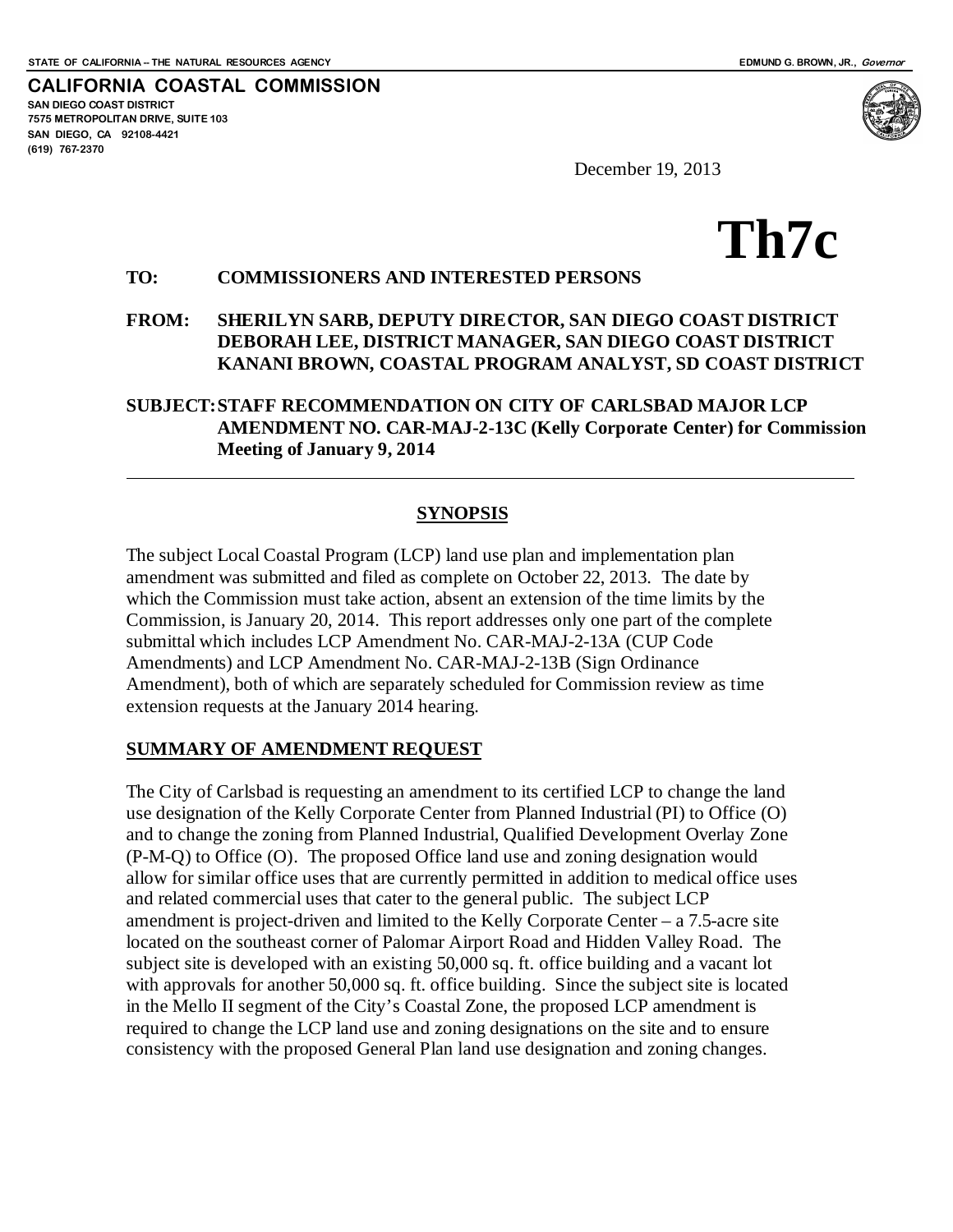#### **SUMMARY OF STAFF RECOMMENDATION**

The proposed Office land use and zoning designations would continue to allow for office type uses similar to those permitted by the existing Planned Industrial land use and zoning designation. The primary difference is that the proposed Office designation permits medical office uses and related commercial uses that cater to the general public. Thus, the subject amendment request will not significantly modify existing land uses. The proposed project site has been previously disturbed and developed with an office building, driveways, parking lot, and graded pad. Additionally, there are no steep slopes or agricultural lands onsite. Furthermore, the existing 1.2 acres of Open Space on the southern portion of the site preserving the Encinas Creek corridor and associated riparian habitat buffer area, is not proposed to change. As such, the proposed land use designation change to the project site is consistent with the new development and resource protection policies in the Land Use Plan for the Mello II Segment of the LCP. Further, the proposed change to the City's Zoning maps conforms with and is adequate to carry out the certified Land Use Plan, as amended. In addition, any future development would require a coastal development permit and have to adhere to all the certified LCP provisions.

Staff is therefore recommending that the LCP amendment be approved as submitted by the City. The appropriate resolutions and motion may be found on Page 4. The findings for approval of the Land Use Plan Amendment as submitted begin on Page 5. The findings for approval of the Implementation Plan Amendment as submitted begin on Page 7.

## **BACKGROUND**

There are six geographic segments in the City's LCP. The City's LCP has a unique history in that special legislation directed the Commission to draft the initial LCP. One segment, the Village Redevelopment Area LCP, was certified in 1988 and the City has been issuing coastal development permits there since that time. On October 21, 1977, the City assumed permit jurisdiction and has been issuing coastal development permits for all of the remaining segments, except Agua Hedionda. The Agua Hedionda Lagoon LCP segment is a deferred certification area until an implementation plan for that segment is certified.

## **ADDITIONAL INFORMATION**

Further information on the City of Carlsbad LCP Amendment No. CAR-MAJ-2-13C may be obtained from Kanani Brown, Coastal Program Analyst II, at (619) 767-2370.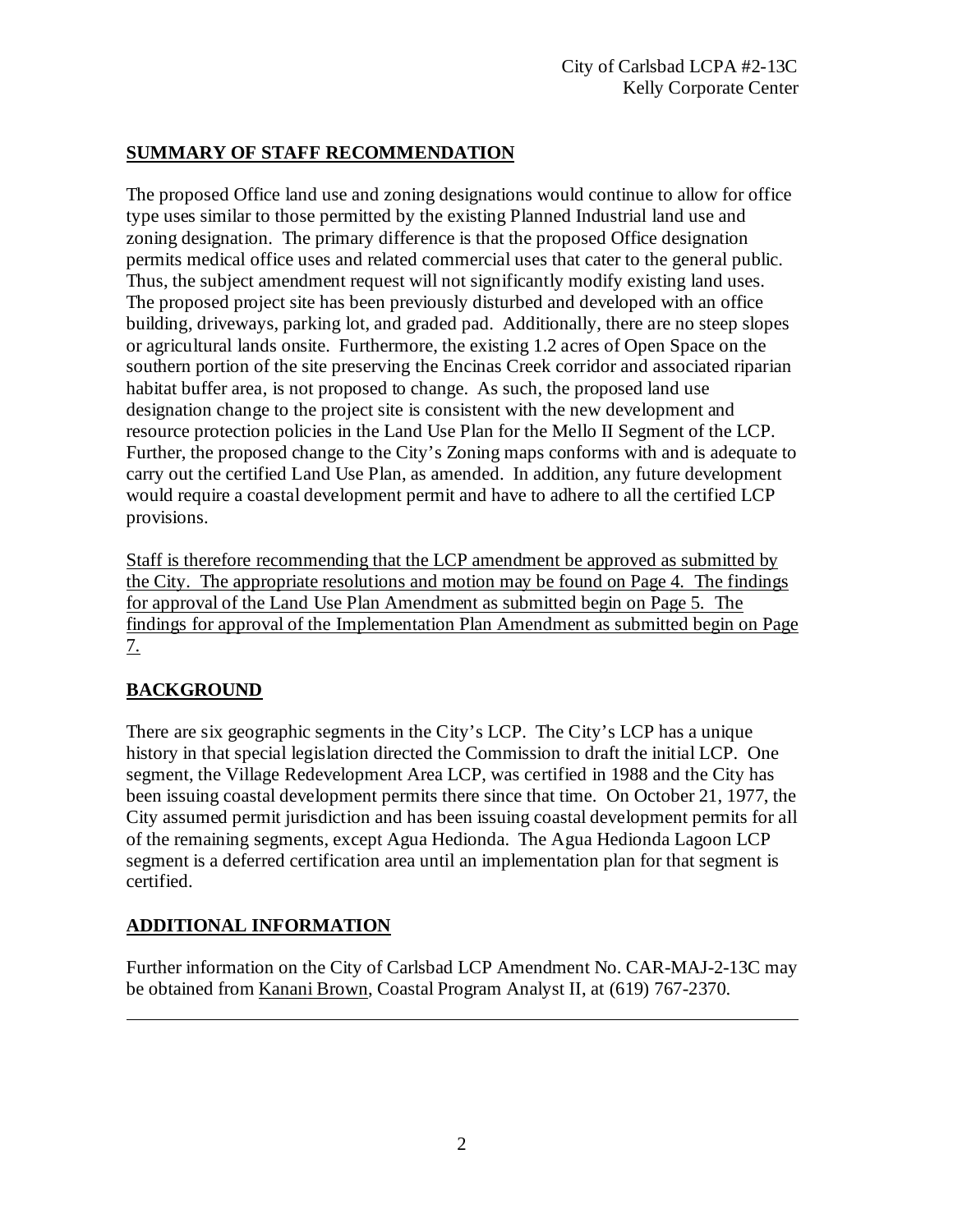## **PART I. OVERVIEW**

## **A. LCP HISTORY**

The City of Carlsbad's certified LCP contains six geographic segments as follows: Agua Hedionda, Mello I, Mello II, West Batiquitos Lagoon/Sammis Properties, East Batiquitos Lagoon/Hunt Properties, and Village Redevelopment. Pursuant to Sections 30170(f) and 30171 of the Public Resources Code, the Coastal Commission prepared and approved two portions of the LCP, the Mello I and II segments in 1980 and 1981, respectively. The West Batiquitos Lagoon/Sammis Properties segment was certified in 1988. The Village Redevelopment Area LCP was certified in 1988; the City has been issuing coastal development permits there since that time. On October 21, 1977, the City assumed permit jurisdiction and has been issuing coastal development permits for all segments except Agua Hedionda. The Agua Hedionda Lagoon LCP segment is a deferred certification area until an implementation plan for that segment is certified. .

## **B. STANDARD OF REVIEW**

The standard of review for land use plans, or their amendments, is found in Section 30512 of the Coastal Act. This section requires the Commission to certify an LUP or LUP amendment if it finds that it meets the requirements of Chapter 3 of the Coastal Act. Specifically, it states:

#### Section 30512

 (c) The Commission shall certify a land use plan, or any amendments thereto, if it finds that a land use plan meets the requirements of, and is in conformity with, the policies of Chapter 3 (commencing with Section 30200). Except as provided in paragraph (1) of subdivision (a), a decision to certify shall require a majority vote of the appointed membership of the Commission.

Pursuant to Section 30513 of the Coastal Act, the Commission may only reject zoning ordinances or other implementing actions, as well as their amendments, on the grounds that they do not conform with, or are inadequate to carry out, the provisions of the certified land use plan. The Commission shall take action by a majority vote of the Commissioners present.

# **C. PUBLIC PARTICIPATION**

Section 30503 of the Coastal Act requires local governments to provide the public with maximum opportunities to participate in the development of the LCP amendment prior to its submittal to the Commission for review. The City has held Planning Commission and City Council meetings with regard to the subject amendment request. All of those local hearings were duly noticed to the public. Notice of the subject amendment has been distributed to all known interested parties.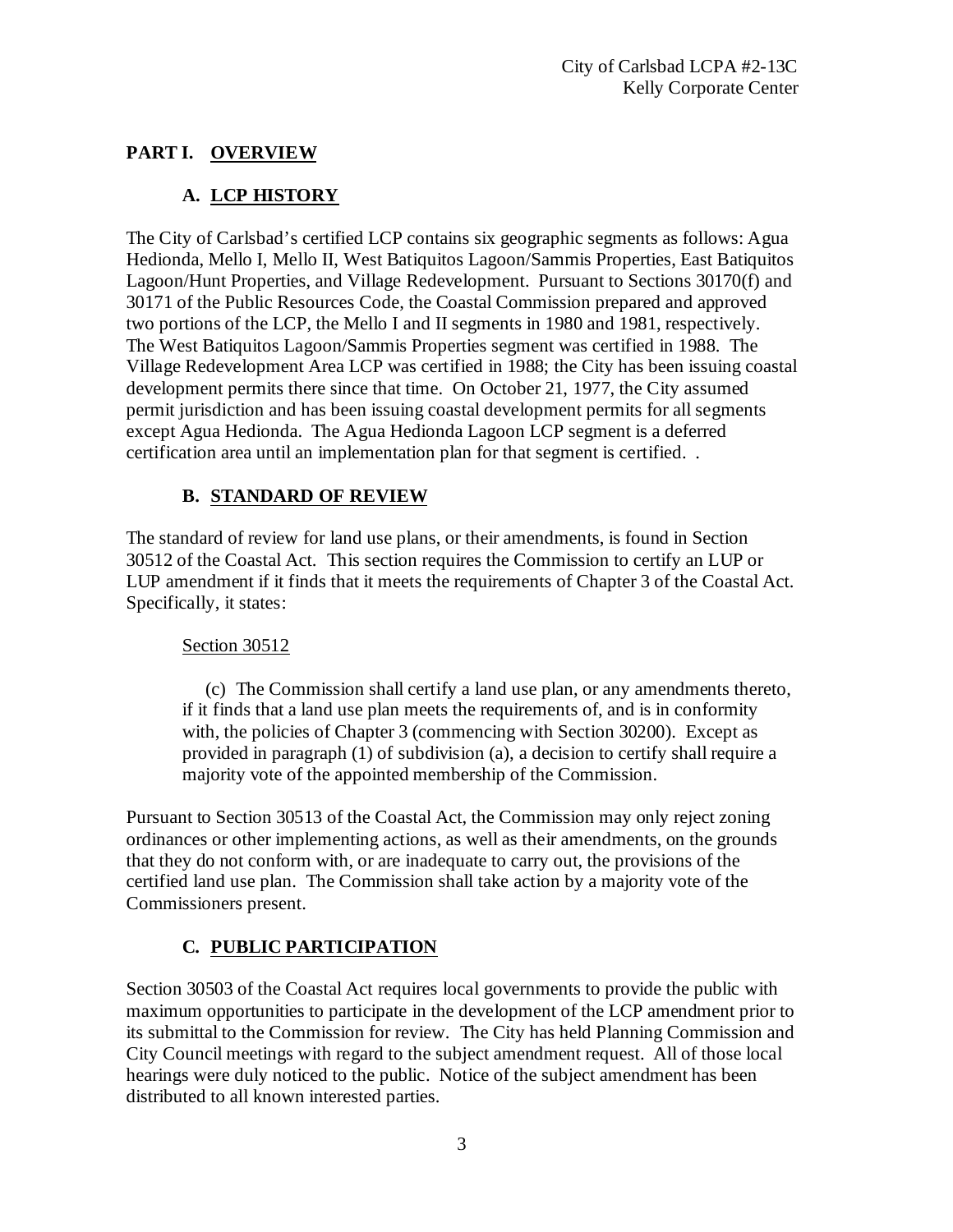#### **PART II. LOCAL COASTAL PROGRAM SUBMITTAL - RESOLUTIONS**

Following a public hearing, staff recommends the Commission adopt the following resolutions and findings. The appropriate motion to introduce the resolution and a staff recommendation are provided just prior to each resolution.

#### **I. MOTION:** *I move that the Commission certify the Land Use Plan Amendment No. 2-13C for the City of Carlsbad LCP as submitted.*

#### **STAFF RECOMMENDATION TO CERTIFY:**

Staff recommends a **YES** vote. Passage of this motion will result in certification of the land use plan amendment as submitted and adoption of the following resolution and findings. The motion to certify as submitted passes only upon an affirmative vote of a majority of the appointed Commissioners.

#### **RESOLUTION TO CERTIFY LAND USE PLAN AMENDMENT AS SUBMITTED:**

The Commission hereby certifies the Land Use Plan Amendment for the City of Carlsbad certified LCP as submitted and adopts the findings set forth below on grounds that the land use plan will meet the requirements of and be in conformity with the policies of Chapter 3 of the Coastal Act. Certification of the land use plan complies with the California Environmental Quality Act because either 1) feasible mitigation measures and/or alternatives have been incorporated to substantially lessen any significant adverse effects of the plan on the environment, or 2) there are no further feasible alternatives and mitigation measures that would substantially lessen any significant adverse impacts on the environment that will result from certification of the land use plan.

#### **II. MOTION:** *I move that the Commission reject the Implementation Program Amendment No. 2-13C for the City of Carlsbad LCP as submitted.*

#### **STAFF RECOMMENDATION OF CERTIFICATION AS SUBMITTED:**

Staff recommends a **NO** vote. Failure of this motion will result in certification of the Implementation Program Amendment as submitted and the adoption of the following resolution and findings. The motion passes only by an affirmative vote of a majority of the Commissioners present.

#### **RESOLUTION TO CERTIFY IMPLEMENTATION PROGRAM AMENDMENT AS SUBMITTED:**

The Commission hereby certifies the Implementation Program Amendment for the City of Carlsbad certified LCP as submitted and adopts the findings set forth below on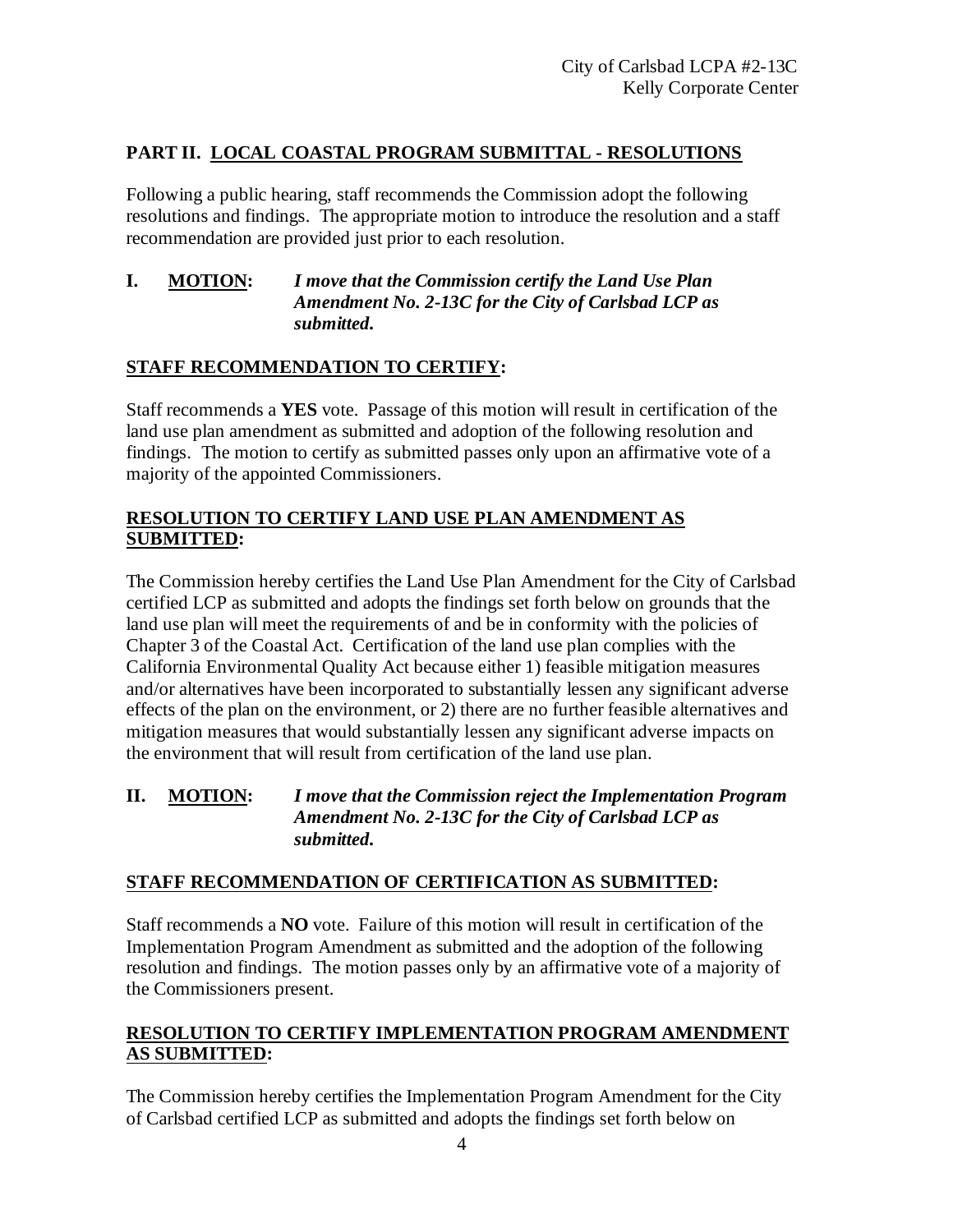grounds that the Implementation Program Amendment conforms with, and is adequate to carry out, the provisions of the certified Land Use Plans, as amended, and certification of the Implementation Program Amendment will meet the requirements of the California Environmental Quality Act, because either 1) feasible mitigation measures and/or alternatives have been incorporated to substantially lessen any significant adverse effects of the Implementation Program Amendment on the environment, or 2) there are no further feasible alternatives or mitigation measures that would substantially lessen any significant adverse impacts on the environment that will result from certification of the Implementation Program.

#### **PART III.FINDINGS FOR APPROVAL OF THE CITY OF CARLSBAD LAND USE PLAN AMENDMENT, AS SUBMITTED**

## **A. AMENDMENT DESCRIPTION**

The City of Carlsbad is requesting an amendment to its certified LCP to change the land use designation of the Kelly Corporate Center, a 7.5-acre site located on the southeast corner of Palomar Airport Road and Hidden Valley Road, from Planned Industrial (PI) to Office (O). The proposed Office land use designation would continue to allow for office type uses similar to those permitted by the existing Planned Industrial land use designation. The primary difference is that the proposed Office land use designation permits medical office uses and related commercial uses that cater to the general public. Since the subject site is located in the Mello II Segment of the City's Coastal Zone, the proposed LCP amendment is required to change the LCP land use designation on the site and to ensure consistency with the proposed General Plan land use designation change.

#### **B. CONFORMITY OF THE CITY OF CARLSBAD LAND USE PLAN AMENDMENT WITH CHAPTER 3**

The proposed project site is located within the Mello II segment of the City of Carlsbad's LCP and consists of three lots including two .75-acre development pads and one common 6.3-acre lot that contains driveways, parking, and 1.2 acres of Open Space. An existing two-story, 50,000 sq. ft. office building is located on the western development pad and was formerly occupied by the U.S. Fish and Wildlife and the U.S. Army Corp. of Engineers offices. The eastern 0.75 acre development pad is vacant and has approvals for another 50,000 sq. ft. office building. To the north is Palomar Airport Road and the Crossings Golf Course, to the east is an existing office building, to the south is open space and single-family residential development upslope from the open space, and to the west is Hidden Valley Road and an existing office building.

As discussed in the amendment description above, the proposed Office land use designation would continue to allow for office type uses similar to those permitted by the existing Planned Industrial land designation in addition to office uses that cater to the general public such as medical office uses and related commercial development. Thus, the proposed land use designation from Planned Industrial to Office on the subject site would not significantly modify the existing land use or intensity of use. Further, the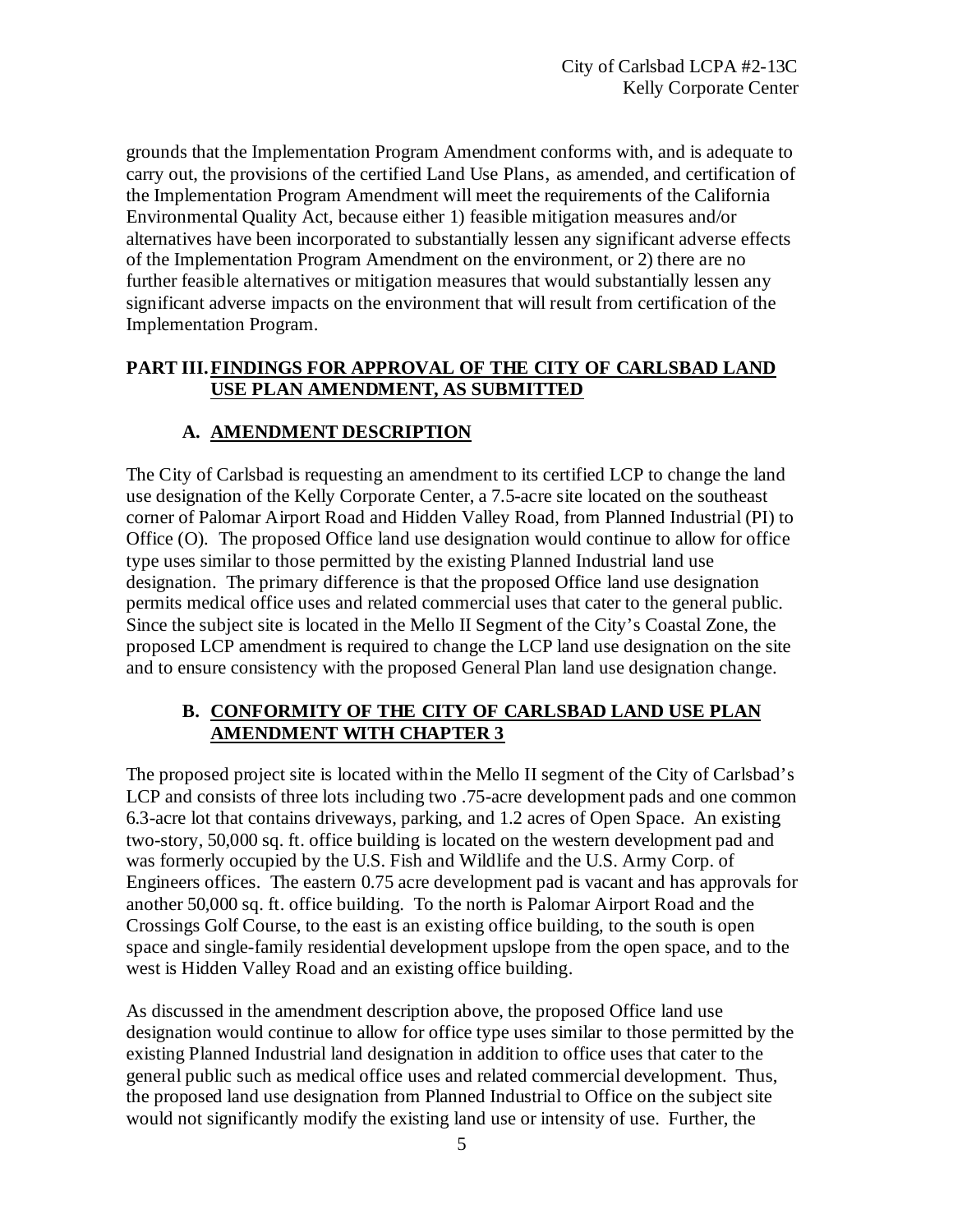existing 1.2 acres of Open Space on the southern portion of the site, adjacent to the Encinas Creek, is proposed to remain as Open Space. Thus, the Encinas Creek area and associated habitat buffer area would continue to be preserved as part of the subject LCP amendment with no impacts to scenic resources or environmentally sensitive areas.

The policies of the Mello II Land Use Plan emphasize preservation of agricultural and scenic resources, protection of environmentally sensitive resources, provision of shoreline access, and prevention of geologic instability and erosion. Since the subject site is already developed with an office building and a similar office building has been approved on the eastern portion of the site, the proposed land use change is not expected to change the intensity of use of the site – just the type of office use allowed on the site. The proposed office use will not result in any adverse impacts to coastal resources as the Encinas Creek corridor and its riparian habitat are preserved and appropriate buffers have been established consistent with the resource protection provisions of the certified LCP. Therefore, the Commission finds that the land use plan amendment conforms with Chapter 3 of the Coastal Act and will not adversely impact any coastal resources.

#### **PART IV. FINDINGS FOR APPROVAL OF THE CITY OF CARLSBAD IMPLEMENTATION PLAN AMENDMENT, AS SUBMITTED**

## **A. AMENDMENT DESCRIPTION**

The City of Carlsbad is requesting an amendment to its certified LCP to change the zoning designation of the Kelly Corporate Center from Planned Industrial, Qualified Development Overlay Zone (P-M-Q) to Office (O). The proposed Office land use designation would continue to allow for office type uses similar to those permitted by the existing Planned Industrial zoning designation. The primary difference is that the proposed Office zoning designation permits medical office uses and related commercial uses that cater to the general public. Since the subject site is located in the Mello II Segment of the City's Coastal Zone, the proposed LCP amendment is required to change the LCP zoning designation on the site and to ensure consistency with the proposed City Zoning designation change.

## **B. FINDINGS FOR APPROVAL**

The standard of review for LCP implementation submittals or amendments is their consistency with and ability to carry out the provisions of the certified LUP.

#### **a) Purpose and Intent of the Ordinance.**

The purpose of the proposed rezone of the Kelly Corporate Center from Planned Industrial, Qualified Development Overlay Zone (P-M-Q) to Office (O) is to allow office uses that cater to the general public such as medical office uses and related commercial uses, as well as to ensure consistency with the proposed land use designation change from Planned Industrial (PI) to Office (O).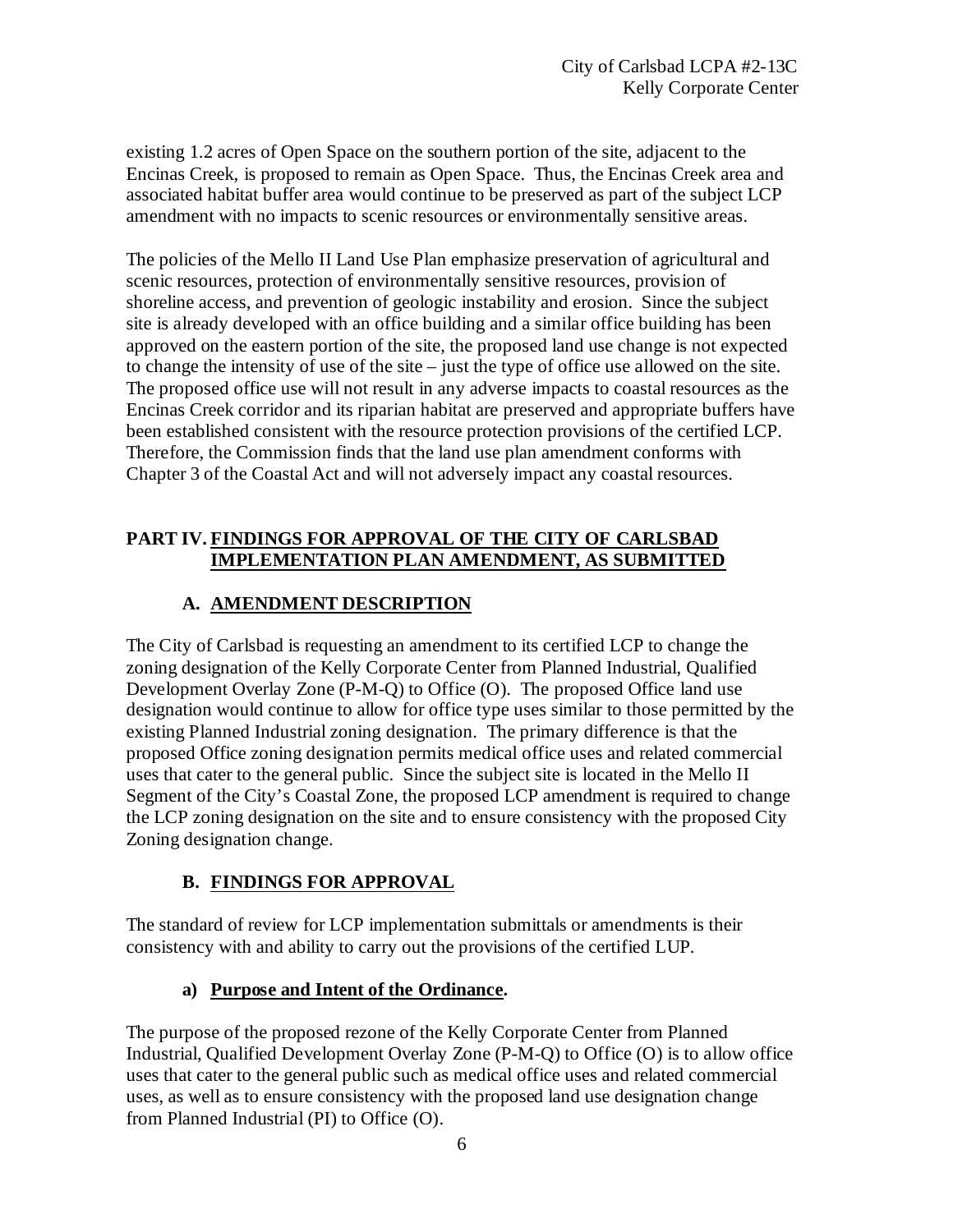## **b) Major Provisions of the Ordinance.**

The major provision of the ordinance is to rezone the Kelly Corporate Center from Planned Industrial, Qualified Development Overlay Zone (P-M-Q) to Office (O), with no changes to the existing Open Space (OS) zoning designation on the southern portion of the site.

## **c) Adequacy of the Ordinance to Implement the Certified LUP Segments.**

The standard of review for LCP implementation submittals or amendments is their consistency with and ability to carry out the provisions of the certified LUP or the certified LUP as amended herein. The proposed changes to the zoning are limited to the subject site and are necessary to ensure that the zoning designations are consistent with the land use designations. Thus, the proposed zone change from Planned Industrial, Qualified Development Overlay Zone (P-M-Q) to Office (O) is consistent with the proposed land use designation change from Planned Industrial (PI) to Office (O). Therefore, the proposed amendment can be found consistent with and adequate to carry out the City's LUP as proposed to be amended and it can therefore be approved as submitted.

#### **PART IV. CONSISTENCY WITH THE CALIFORNIA ENVIRONMENTAL QUALITY ACT (CEQA)**

Public Resources Code section 21080.9 exempts local government from the requirement of preparing an environmental impact report (EIR) in connection with its local coastal program. The Commission's LCP review and approval program has been found by the Resources Agency to be functionally equivalent to the EIR process. Under CEQA Section 21080.5, the Commission is relieved of the responsibility to prepare an EIR for each LCP or LCP amendment submittal.

Pursuant to the City's own obligations under CEQA, the City approved a Mitigated Negative Declaration and Mitigation Monitoring and Reporting Program. Nevertheless, Title 14 sections 13540(f) and 13555(b) requires the Commission to find that the proposed LCP, or LCP, as amended, is consistent with Public Resources Code section  $21080.5(d)(2)(i)$ , requiring that it will not be approved or adopted as proposed if there are feasible alternatives or feasible mitigation measures available which would substantially lessen any significant adverse impact which the activity may have on the environment . The proposed LCP amendment is relatively minor in nature. The Commission finds there are no feasible alternatives or feasible mitigation measures available which would substantially lessen any significant adverse effect on the environment. Furthermore, the Commission finds that the proposed amendment is unlikely to have any significant adverse effect on the environment. Therefore, the Commission finds that the subject LCP land use plan and implementation plan, as amended, conforms with the relevant CEQA provision.

(G:\San Diego\KANANI\LCPs\CAR-MAJ-2-13C (Kelly Corporate Center)\CAR-MAJ-2-13C stf rpt draft.docx)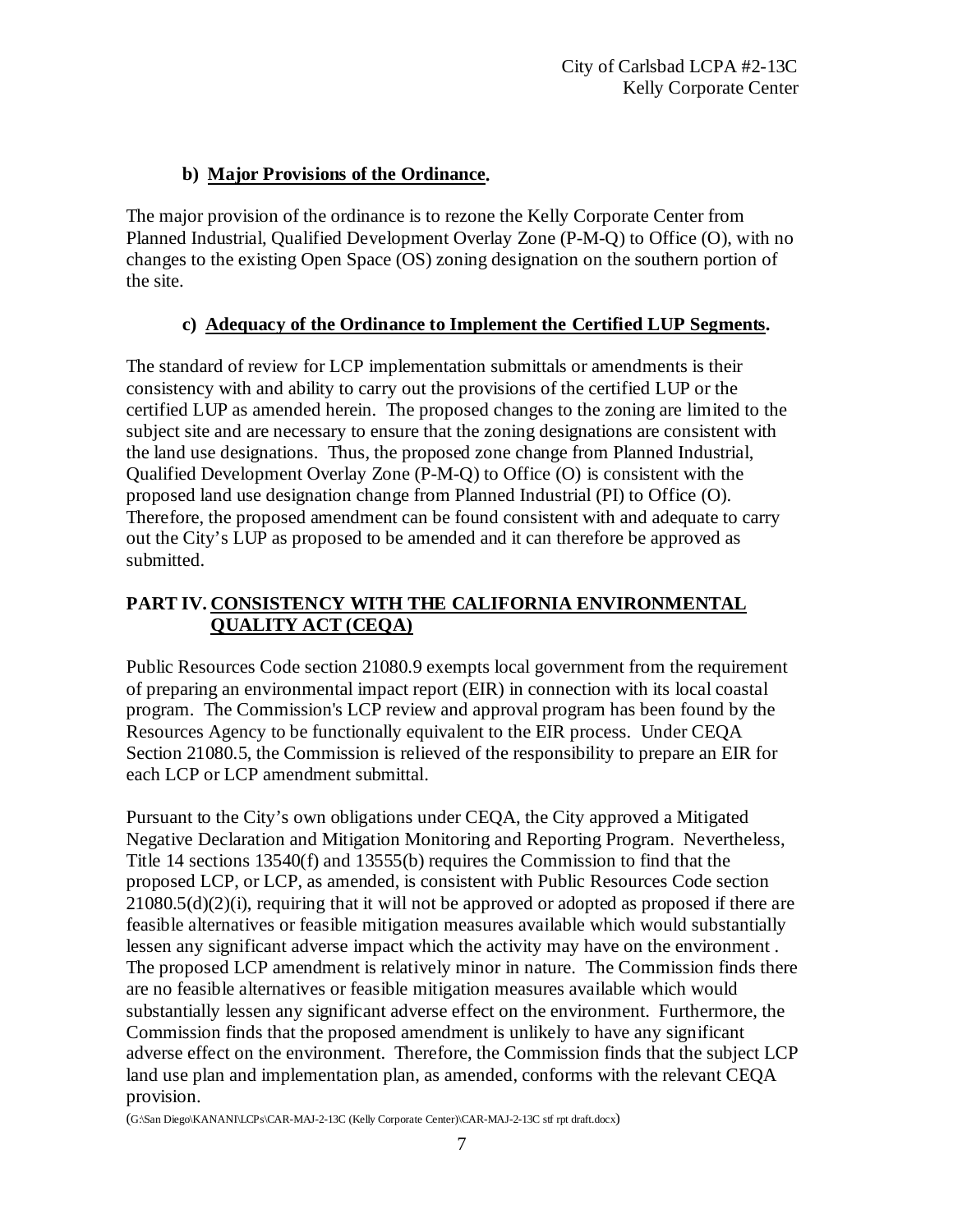

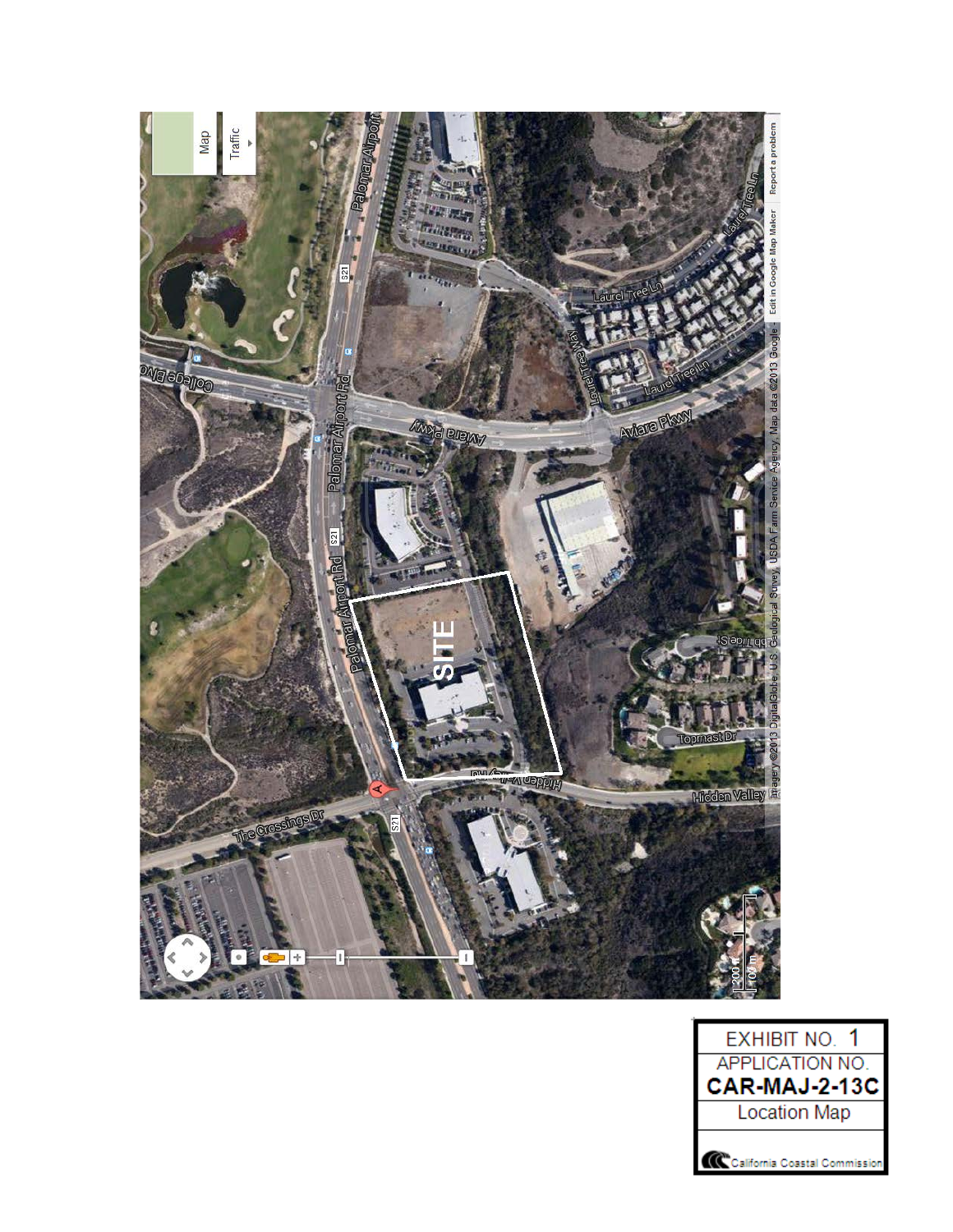| 1              | <b>RESOLUTION NO. 2013-228</b>                                                                                                 | <b>EXHIBIT 2</b>                               |
|----------------|--------------------------------------------------------------------------------------------------------------------------------|------------------------------------------------|
| $\overline{2}$ | A RESOLUTION OF THE CITY COUNCIL OF THE CITY OF CARLSBAD,                                                                      |                                                |
| 3              | $1)$ A<br><b>MITIGATED</b><br><b>NEGATIVE</b><br>CALIFORNIA, APPROVING:<br>DECLARATION AND MITIGATION MONITORING AND REPORTING |                                                |
|                | PROGRAM, 2) AN AMENDMENT TO THE GENERAL PLAN TO                                                                                |                                                |
| 4              | CHANGE THE GENERAL PLAN LAND USE DESIGNATION FROM<br>PLANNED INDUSTRIAL (PI) AND OPEN SPACE (OS) TO OFFICE (O)                 |                                                |
| 5              | AND OPEN SPACE (OS), AND 3) A LOCAL COASTAL PROGRAM<br>AMENDMENT ON A 7.5 ACRE SITE GENERALLY LOCATED AT THE                   |                                                |
| 6              | SOUTHEAST CORNER OF PALOMAR AIRPORT ROAD AND HIDDEN                                                                            |                                                |
| $\overline{7}$ | VALLEY ROAD IN LOCAL FACILITIES MANAGEMENT ZONE 5.<br>CASE NAME: KELLY CORPORATE CENTER                                        |                                                |
| 8              | CASE NO.: GPA 12-01/ZC 12-01/LCPA 12-02                                                                                        |                                                |
| 9              | The City Council of the City of Carlsbad, California, does hereby resolve as                                                   |                                                |
| 10             | follows:                                                                                                                       |                                                |
| 11             | WHEREAS, pursuant to the provisions of the Municipal Code, the Planning                                                        |                                                |
| 12             | Commission did, on August 7, 2013, hold a duly noticed public hearing as prescribed by law to                                  |                                                |
| 13             | consider the Mitigated Negative Declaration and Mitigation Monitoring and Reporting Program                                    |                                                |
| 14             | as referenced in Planning Commission Resolution No. 6991, General Plan Amendment 12-01,                                        |                                                |
| 15             | according to Exhibit "GPA 12-01" attached to Planning Commission Resolution No. 6992, and                                      |                                                |
| 16<br>17       | Local Coastal Program Amendment 12-02 according to Exhibit "LCPA 12-02" attached to                                            |                                                |
| 18             | Planning Commission Resolution No. 6994, and                                                                                   |                                                |
| 19             | WHEREAS, the City Council of the City of Carlsbad, on the ___                                                                  | 10th<br>day of                                 |
| 20             | September<br>2013, held a duly noticed public hearing to consider said Mitigated Negative                                      |                                                |
| 21             | Declaration and Mitigation Monitoring and Reporting Program, General Plan Amendment and                                        |                                                |
| 22             | Local Coastal Program Amendment; and                                                                                           |                                                |
| 23             | WHEREAS, at said public hearing, upon hearing and considering all testimony and                                                |                                                |
| 24             | arguments, if any, of all persons desiring to be heard, the City Council considered all factors                                |                                                |
| 25             |                                                                                                                                |                                                |
| 26             | relating to the Mitigated Negative Declaration and Mitigation Monitor                                                          | <b>EXHIBIT NO. 2</b><br><b>APPLICATION NO.</b> |
| 27             | Program, General Plan Amendment and Local Coastal Program Amendment.                                                           | CAR-MAJ-2-13C                                  |
| 28             |                                                                                                                                | Resolution                                     |
|                |                                                                                                                                | California Coastal Commission                  |

 $\ddot{\phantom{a}}$ 

 $\bar{z}$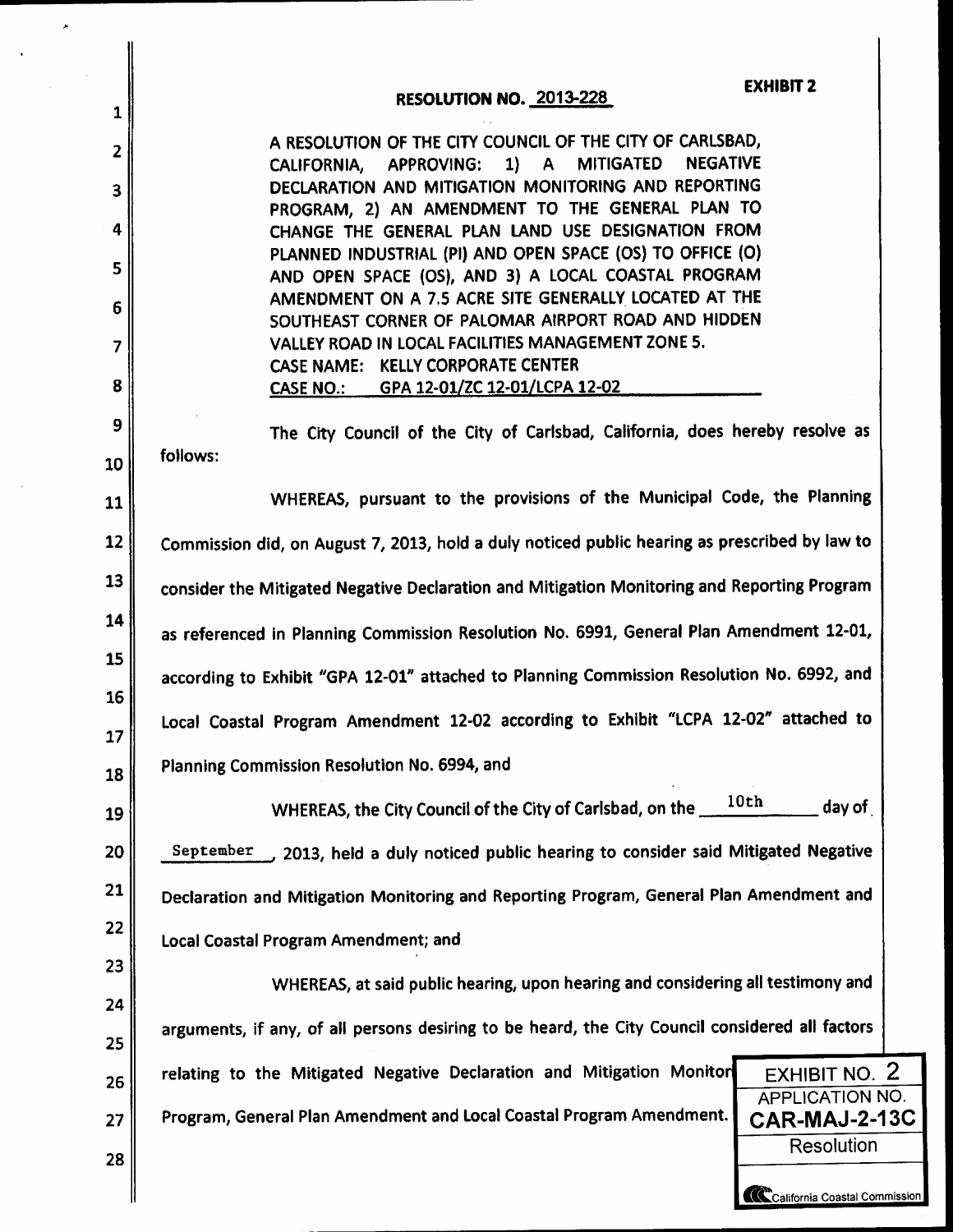NOW, THEREFORE, BE IT HEREBY RESOLVED by the City Council of the City of Carlsbad as follows:

> 1. That the above recitations are true and correct.

 $2.$ That the recommendation of the Planning Commission for the adoption 5 6 of a Mitigated Negative Declaration and Mitigation Monitoring and Reporting Program; and the  $\overline{7}$ approval of a General Plan Amendment (GPA 12-01) and Local Coastal Program Amendment 8 (LCPA 12-02) are adopted and approved, and that the findings and conditions of the Planning 9 Commission contained in Planning Commission Resolutions No. 6991, 6992 and 6994, on file 10 with the City Clerk, are incorporated herein by reference, and are the findings and conditions of 11 the City Council. 12

That the application for a General Plan Amendment to the Land Use Map 3. 13 14 of the General Plan and Local Coastal Program Amendment to change the land use designations 15 from Planned Industrial (PI) and Open Space (OS) to Office (O) and Open Space (OS) and the 16 zoning from Planned Industrial, Qualified Development Overlay Zone (P-M-Q) and Open Space 17 (OS), to Office (O) and Open Space (OS), on property generally located at the southeast corner 18 of Palomar Airport Road and Hidden Valley Road in Local Facilities Management Zone 5, as 19 shown in Planning Commission Resolutions No. 6992 and 6994, is hereby accepted and 20 approved, and shall be effective no sooner than thirty days after its adoption. 21

22 4. That the approval of GPA 12-01 shall not be effective until LCPA 12-02 is 23 approved by the California Coastal Commission and the California Coastal Commission's 24 approval becomes effective.

 $-2-$ 

26

 $III$ 

25

 $\mathbf 1$ 

2

3

4

27 28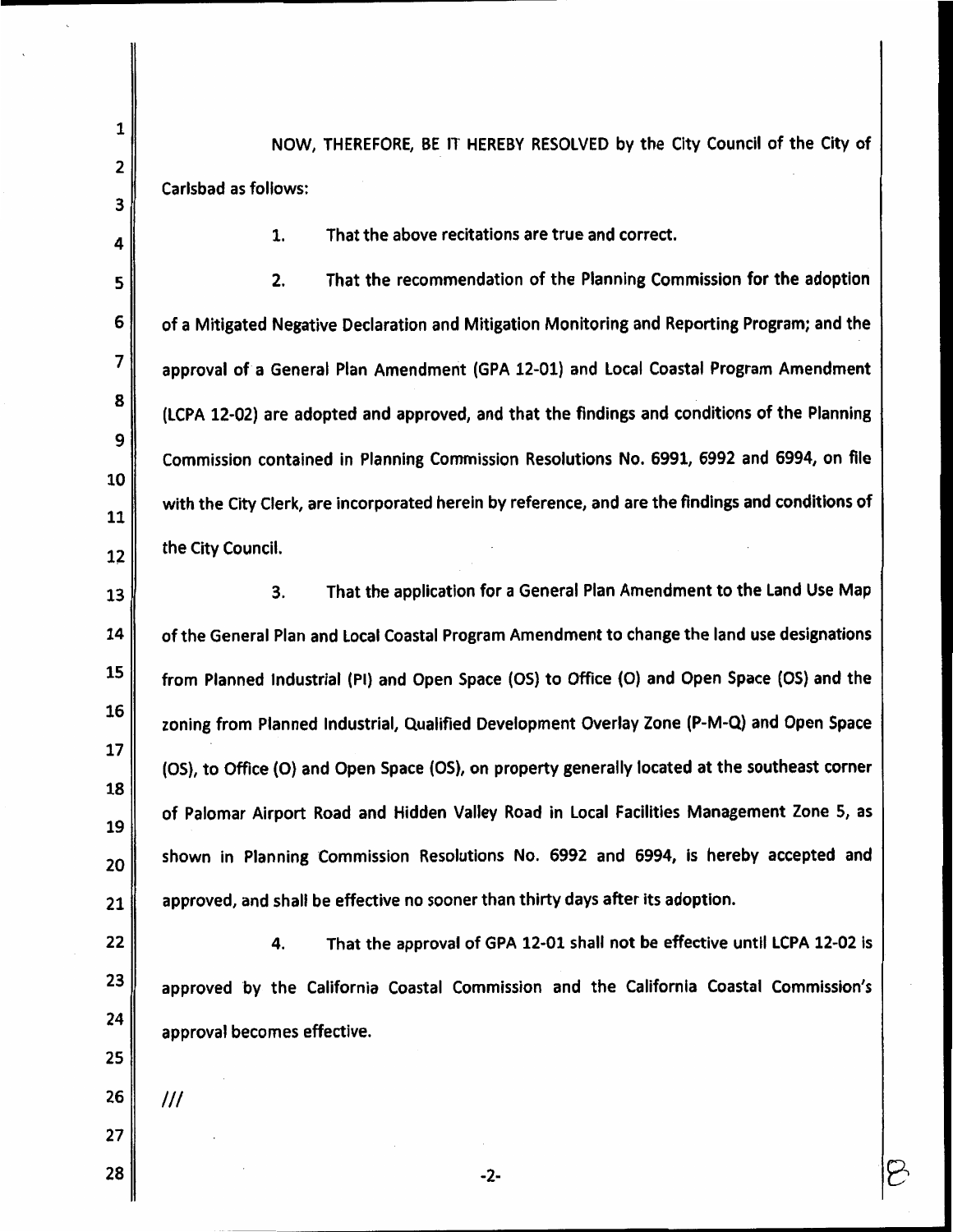| $\mathbf{1}$   | That the approval of LCPA 12-02 shall not become effective until it is<br>5.                                                                                                                                                                                                                        |  |
|----------------|-----------------------------------------------------------------------------------------------------------------------------------------------------------------------------------------------------------------------------------------------------------------------------------------------------|--|
| $\overline{2}$ |                                                                                                                                                                                                                                                                                                     |  |
| 3              | approved by the California Coastal Commission and the California Coastal Commission's                                                                                                                                                                                                               |  |
| 4              | approval becomes effective.                                                                                                                                                                                                                                                                         |  |
| 5              | "NOTICE TO APPLICANT"                                                                                                                                                                                                                                                                               |  |
| 6              | The time within which judicial review of this decision must be sought is governed                                                                                                                                                                                                                   |  |
| $\overline{7}$ | by Code of Civil Procedure, Section 1094.6, which has been made applicable in the City of<br>Carlsbad by Carlsbad Municipal Code Chapter 1.16. Any petition or other paper seeking review                                                                                                           |  |
| 8<br>9         | must be filed in the appropriate court not later than the ninetieth day following the date on<br>which this decision becomes final; however, if within ten days after the decision becomes final<br>a request for the record is filed with a deposit in an amount sufficient to cover the estimated |  |
| 10             | cost or preparation of such record, the time within which such petition may be filed in court is<br>extended to not later than the thirtieth day following the date on which the record is either                                                                                                   |  |
| 11             | personally delivered or mailed to the party, or his attorney of record, if he has one. A written<br>request for the preparation of the record of the proceedings shall be filed with the City Clerk,                                                                                                |  |
| 12             | City of Carlsbad, 1200 Carlsbad Village Drive, Carlsbad, CA. 92008.                                                                                                                                                                                                                                 |  |
| 13             | III                                                                                                                                                                                                                                                                                                 |  |
| 14             | III                                                                                                                                                                                                                                                                                                 |  |
| 15             | III                                                                                                                                                                                                                                                                                                 |  |
| 16             | ///                                                                                                                                                                                                                                                                                                 |  |
| 17             | III                                                                                                                                                                                                                                                                                                 |  |
| 18             | III                                                                                                                                                                                                                                                                                                 |  |
| 19             | III                                                                                                                                                                                                                                                                                                 |  |
| 20             |                                                                                                                                                                                                                                                                                                     |  |
| 21             | III                                                                                                                                                                                                                                                                                                 |  |
| 22             | III                                                                                                                                                                                                                                                                                                 |  |
| 23             | III                                                                                                                                                                                                                                                                                                 |  |
| 24             | III                                                                                                                                                                                                                                                                                                 |  |
| 25             | III                                                                                                                                                                                                                                                                                                 |  |
| 26             | III                                                                                                                                                                                                                                                                                                 |  |
| 27             |                                                                                                                                                                                                                                                                                                     |  |
| 28             | $-3-$                                                                                                                                                                                                                                                                                               |  |

 $\ddot{\phantom{0}}$ 

 $\ddot{\phantom{1}}$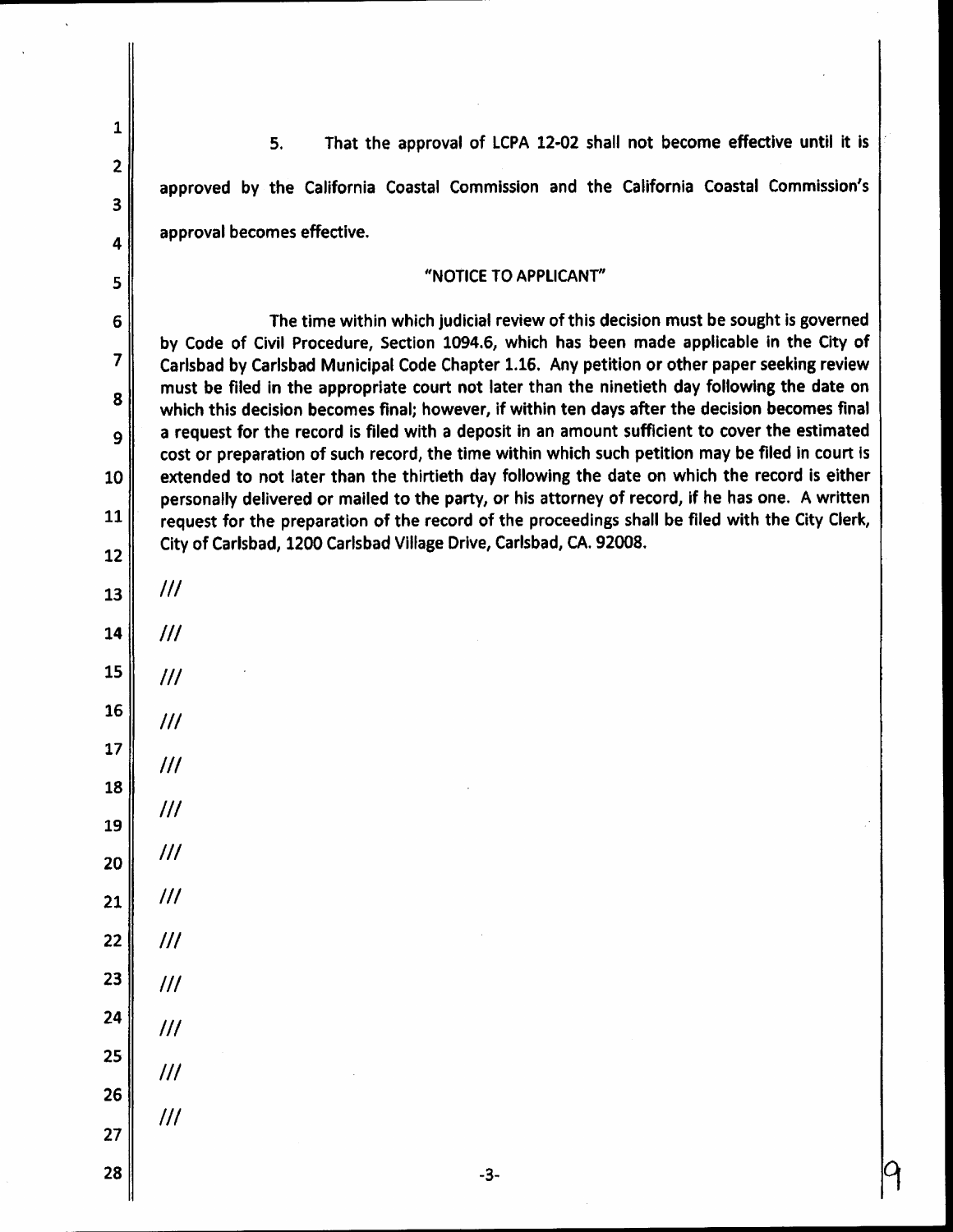PASSED, APPROVED AND ADOPTED at a Regular Meeting of the City Council of the City  $\mathbf{1}$ of Carlsbad on the 10<sup>th</sup> day of September, 2013, by the following vote to wit:  $\overline{2}$  $\overline{\mathbf{3}}$ Council Members Hall, Packard, Wood, Blackburn and Douglas. AYES:  $\overline{\mathbf{4}}$ 5 **NOES:** None. 6  $\overline{7}$ **ABSENT:** None. 8 9 fatt Hall  $10$ 11 MATT HALL, Mayor 12 ATTEST: 13 14 15 **ŔBARA ENGLESON, Cit<del>ý C</del>lerk** 16  $17$ 18 19 20 21 22 23 24 25 26 27 28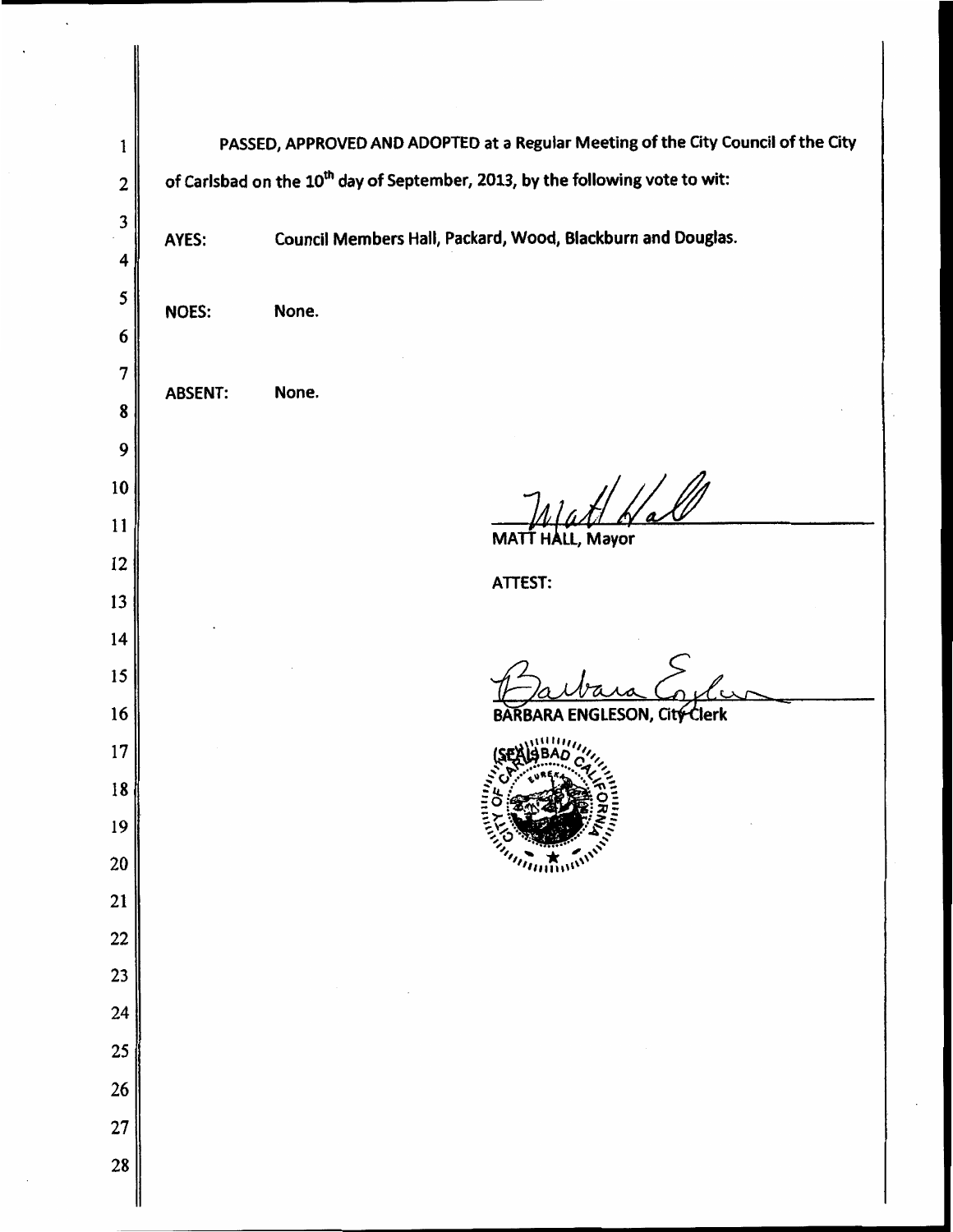|          | EXHIBIT 1                                                                                                           |
|----------|---------------------------------------------------------------------------------------------------------------------|
|          | <b>ORDINANCE NO. CS-228</b>                                                                                         |
| 1<br>2   | AN ORDINANCE OF THE CITY COUNCIL OF THE CITY OF CARLSBAD,<br>CALIFORNIA, AMENDING SECTION 21.05.030 OF THE CARLSBAD |
| 3        | MUNICIPAL CODE BY AN AMENDMENT TO THE ZONING MAP TO                                                                 |
|          | GRANT A ZONE CHANGE FROM PLANNED INDUSTRIAL, QUALIFIED                                                              |
| 4        | DEVELOPMENT OVERLAY ZONE (P-M-Q) AND OPEN SPACE (OS) TO<br>OFFICE (O) AND OPEN SPACE (OS) ON PROPERTY GENERALLY     |
| 5        | LOCATED AT THE SOUTHEAST CORNER OF PALOMAR AIRPORT<br>ROAD AND HIDDEN VALLEY ROAD IN LOCAL FACILITIES               |
| 6        | <b>MANAGEMENT ZONE 5.</b>                                                                                           |
| 7        | CASE NAME: KELLY CORPORATE CENTER<br>CASE NO.: <b>ZC 12-01</b>                                                      |
| 8        |                                                                                                                     |
| 9        | The City Council of the City of Carlsbad, California, does ordain as follows:                                       |
| 10       | WHEREAS, the City Council did on the 10 <sup>th</sup> day of September, 2013, hold a duly                           |
| 11       | noticed public hearing as prescribed by law to consider said request; and                                           |
| 12       | WHEREAS, said application constitutes a request for a Zone Change as shown on                                       |
| 13       | Exhibit "ZC 12-01 - KELLY CORPORATE CENTER," dated August 7, 2013, attached hereto and                              |
| 14<br>15 | made a part hereof; and                                                                                             |
| 16       | WHEREAS at said public hearing, upon hearing and considering all testimony and                                      |
| 17       | arguments, if any, of all persons desiring to be heard, said City Council considered all factors                    |
| 18       | relating to the "ZC 12-01 - KELLY CORPORATE CENTER."                                                                |
| 19       | NOW, THEREFORE, the City Council of the City of Carlsbad does ordain as                                             |
| 20       | follows:                                                                                                            |
| 21       |                                                                                                                     |
| 22       | SECTION I: That section 21.50.030 of the Carlsbad Municipal Code, being the                                         |
| 23       | zoning map, is amended as shown on the map marked "ZC 12-01 - KELLY CORPORATE CENTER,"                              |
| 24       | dated August 7, 2013, attached hereto and made a part hereof.                                                       |
| 25       |                                                                                                                     |
| 26       | EXHIBIT NO. 3                                                                                                       |
| 27       | APPLICATION NO.<br>CAR-MAJ-2-13C                                                                                    |
| 28       | Ordinance                                                                                                           |
|          | $-1-$<br>California Coastal Commission                                                                              |

 $\overline{\phantom{a}}$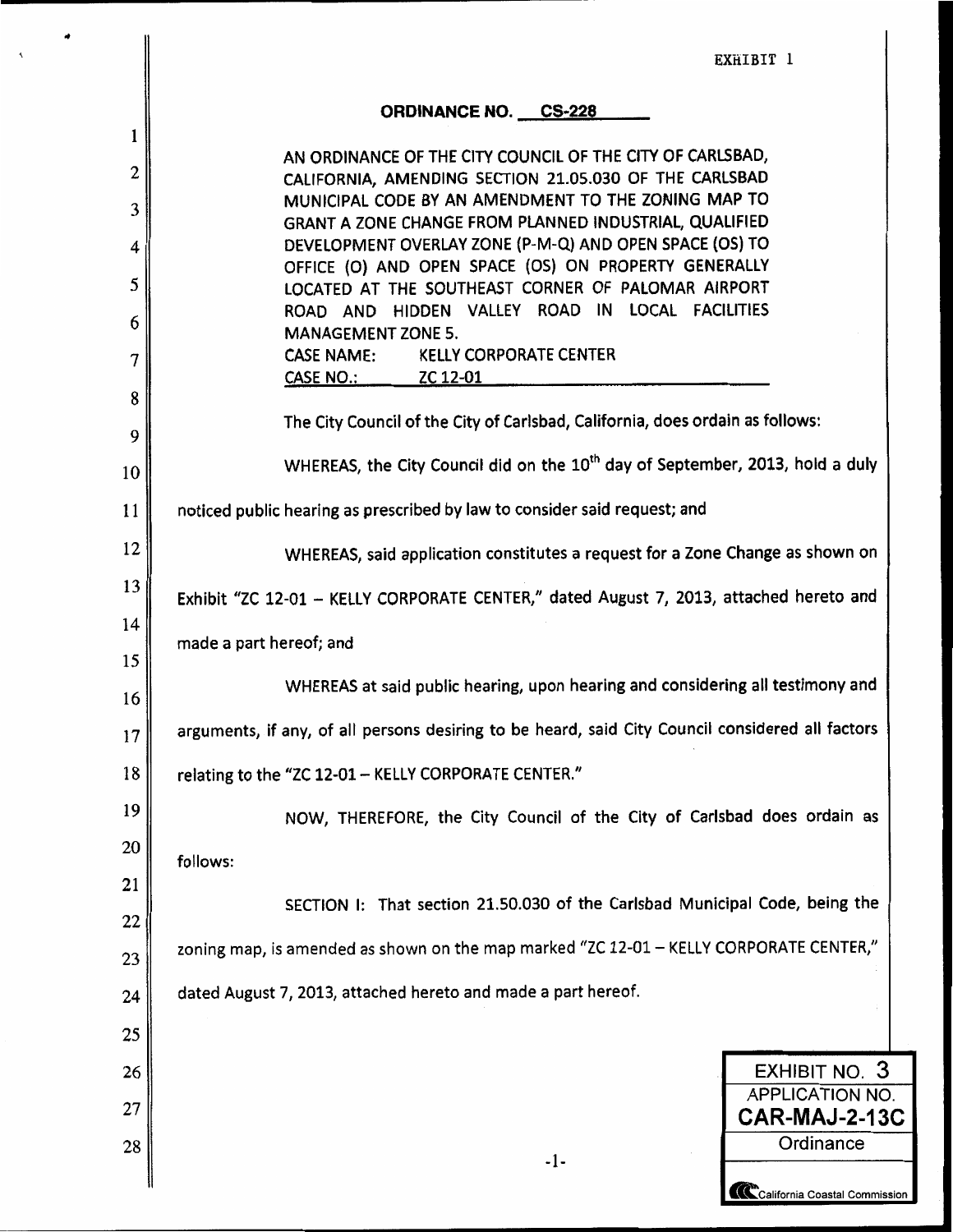SECTION II: That the findings and conditions of the Planning Commission in Planning Commission Resolution No. 6993 shall also constitute the findings and conditions of the City Council.

**EFFECTIVE DATE:** This ordinance shall be effective no sooner than thirty days after its adoption, but not until Local Coastal Program Amendment LCPA 12-02 is approved by the California Coastal Commission, and the City Clerk shall certify to the adoption of this ordinance and cause it to be published at least once in a publication of general circulation in the City of Carlsbad within fifteen days after its adoption. (Notwithstanding the preceding, this ordinance shall not be effective within the City's Coastal Zone until approved by the California **Coastal Commission.)** 

INTRODUCED AND FIRST READ at a regular meeting of the Carlsbad City Council on the 10<sup>th</sup> day of September, 2013, and thereafter.

 $\mathbf{1}$ 

 $\boldsymbol{2}$ 

3

4

5

6

 $\overline{7}$ 

8

9

10

11

12

13

14

 $III$ 

 $III$ 

 $III$ 

 $III$ 

 $III$ 

 $III$ 

- 22  $III$ 23  $III$
- 24  $III$ 25
- $III$ 26

 $^{\prime\prime\prime}$ 

27

 $-2-$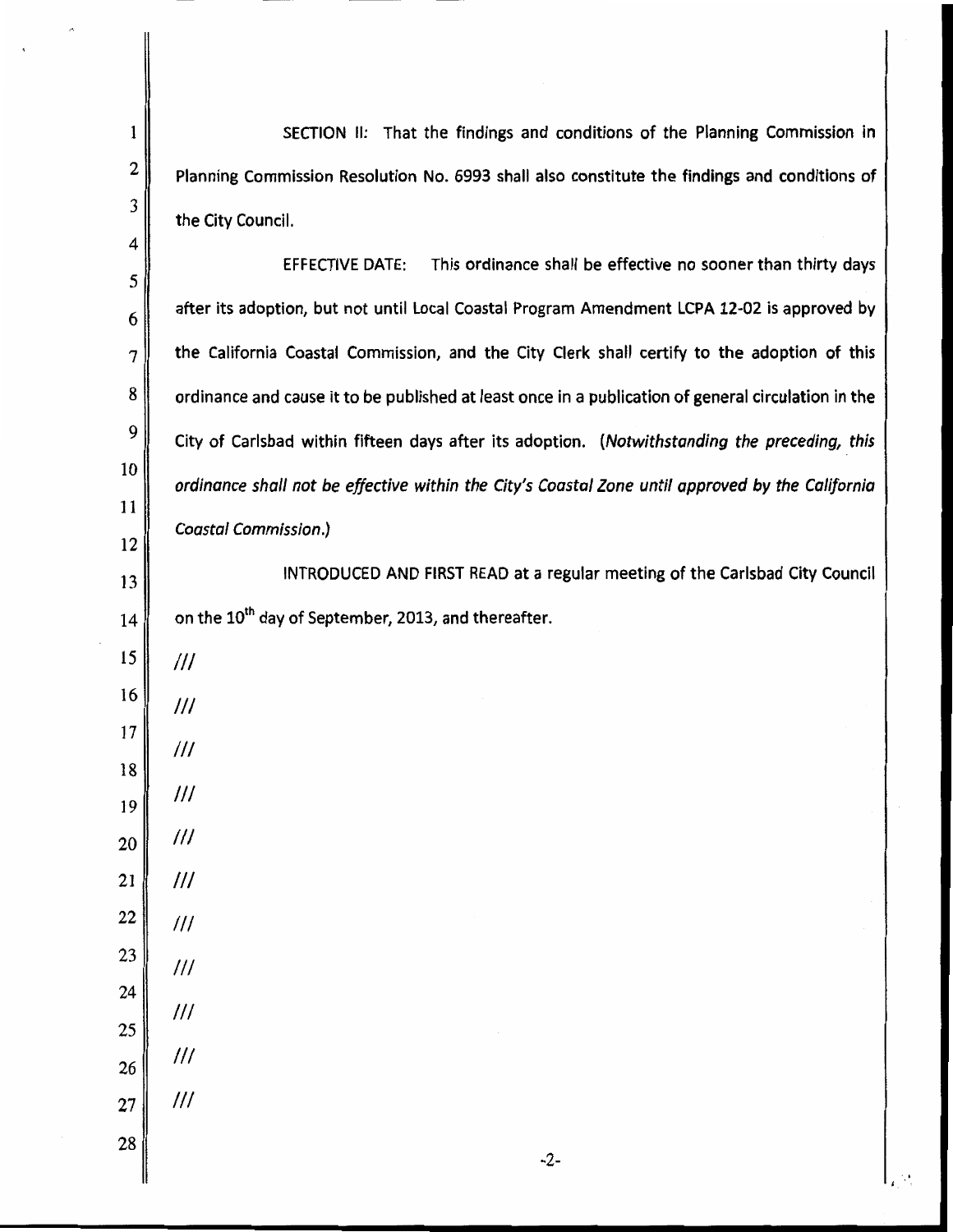| 1              |                                                                                         | PASSED AND ADOPTED at a regular meeting of the City Council of the City of |  |
|----------------|-----------------------------------------------------------------------------------------|----------------------------------------------------------------------------|--|
| $\mathbf{2}$   | Carlsbad on the 24 <sup>th</sup> day of September, 2013, by the following vote, to wit: |                                                                            |  |
| 3              | AYES:                                                                                   | Council Members Hail, Packard, Wood, Blackburn and Douglas.                |  |
| 4              | <b>NOES:</b>                                                                            | None.                                                                      |  |
| 5              |                                                                                         |                                                                            |  |
| 6              | <b>ABSENT:</b>                                                                          | None.                                                                      |  |
| $\overline{7}$ | <b>ABSTAIN:</b>                                                                         | None.                                                                      |  |
| 8              |                                                                                         |                                                                            |  |
| 9              |                                                                                         | APPROVED AS TO FORM AND LEGALITY                                           |  |
| 10             |                                                                                         |                                                                            |  |
| 11             |                                                                                         | CELIA A. BREWER, City Attorney                                             |  |
| 12             |                                                                                         |                                                                            |  |
| 13             |                                                                                         | الل براء                                                                   |  |
| 14             |                                                                                         | MATT HALL, Mayor                                                           |  |
| 15             |                                                                                         |                                                                            |  |
| 16             |                                                                                         | <b>ATTEST:</b>                                                             |  |
| 17             |                                                                                         |                                                                            |  |
| 18             |                                                                                         | BARBARA ENGLESON, City Clerk                                               |  |
| 19             |                                                                                         | (SEAL)                                                                     |  |
| $20\,$         |                                                                                         |                                                                            |  |
| $21$           |                                                                                         |                                                                            |  |
| 22             |                                                                                         |                                                                            |  |
| 23             |                                                                                         |                                                                            |  |
| 24<br>25       |                                                                                         |                                                                            |  |
| $26\,$         |                                                                                         |                                                                            |  |
| 27             |                                                                                         |                                                                            |  |
| 28             |                                                                                         |                                                                            |  |
|                |                                                                                         | $-3-$                                                                      |  |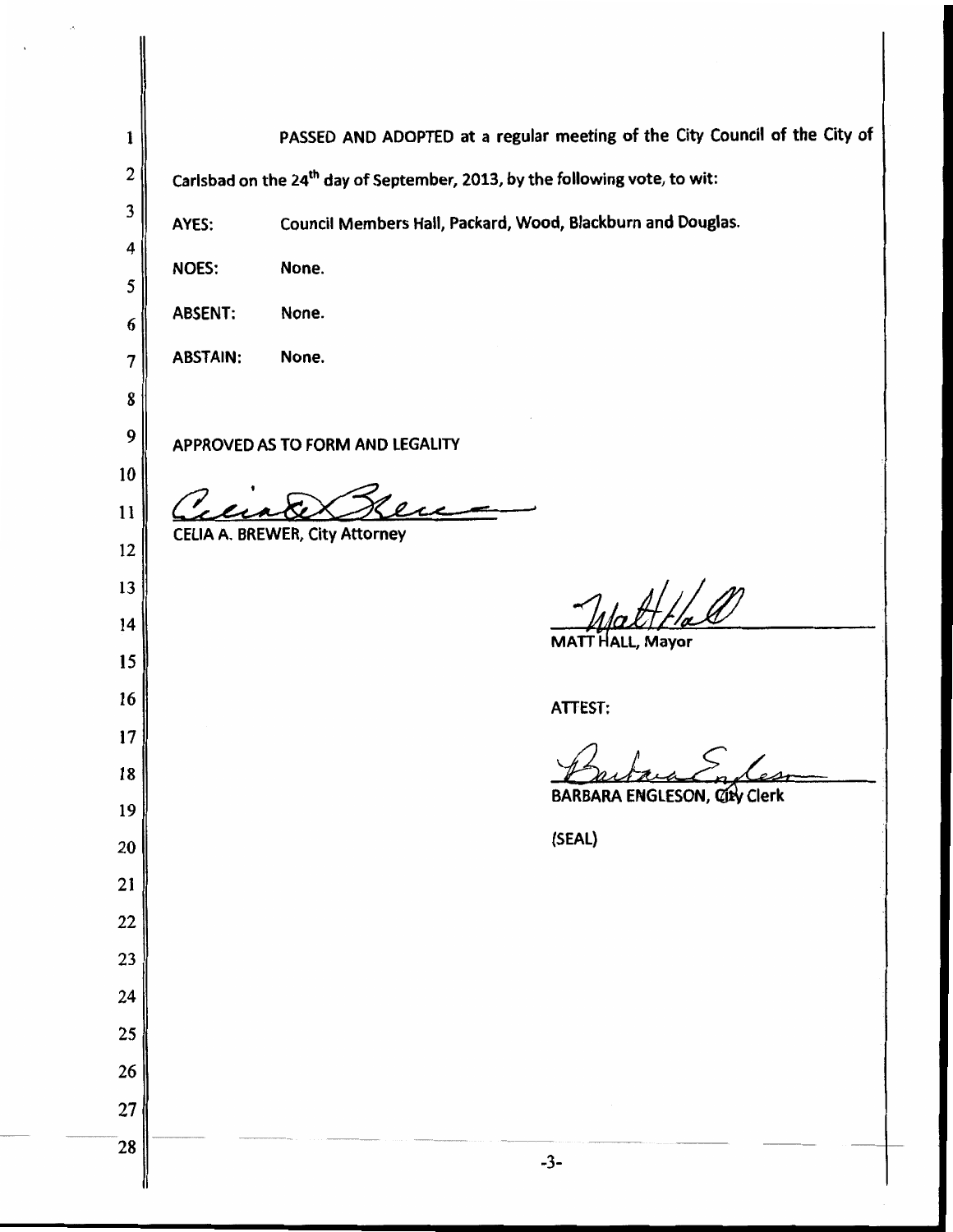**Exhibit "ZC 12-01" August 7, 2013** 



Kelly Corporate Center



**EXISTING** 



**PROPOSED** 

|     | Related Case File No(s): GPA 12-01 / LCPA 12-02 |           |                  |  |  |
|-----|-------------------------------------------------|-----------|------------------|--|--|
|     | Zoning Designation Changes                      |           |                  |  |  |
|     | Property                                        | IFrom:    | To:              |  |  |
| Α.  | 212-040-67-00                                   | IP-M-Q/OS | O <sub>/OS</sub> |  |  |
| ĪΒ. | 212-040-68-00                                   | $P-M-Q$   |                  |  |  |
| ত:  | 212-040-69-00                                   | P-M-Q     | C                |  |  |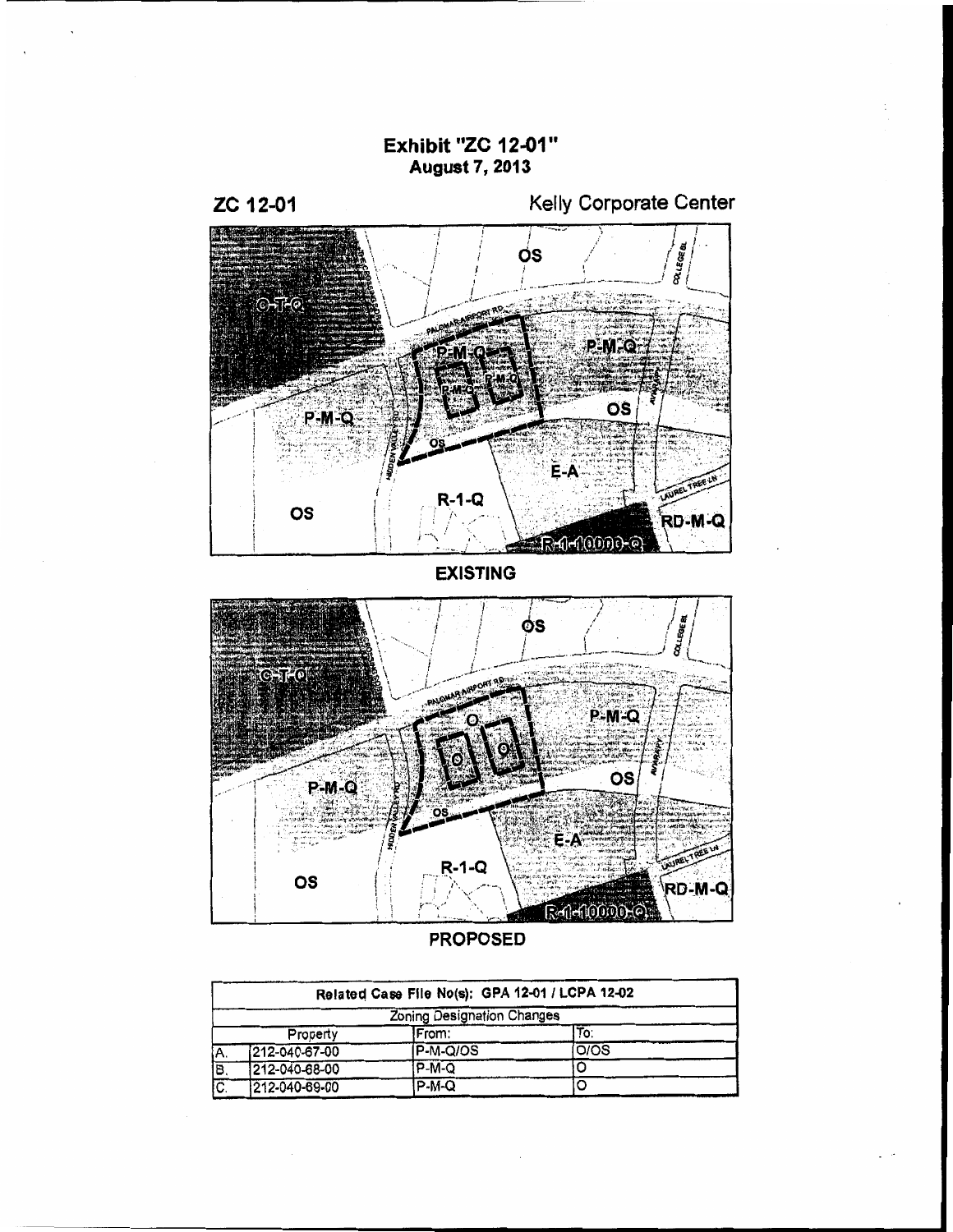# Exhibit "LCPA 12-02" **August 7, 2013**



**EXISTING** 



#### **PROPOSED**

|     |               | Related Case File No(s): GPA 12-01 / ZC 12-01 |       |  |
|-----|---------------|-----------------------------------------------|-------|--|
|     |               | <b>LCPA Zoning Designation Changes</b>        |       |  |
|     | Property      | IFrom:                                        | To:   |  |
| IA. | 212-040-67-00 | P-M-Q/OS                                      | lO/OS |  |
| B.  | 212-040-68-00 | P-M-Q                                         |       |  |
| IC. | 212-040-69-00 | P-M-Q                                         |       |  |